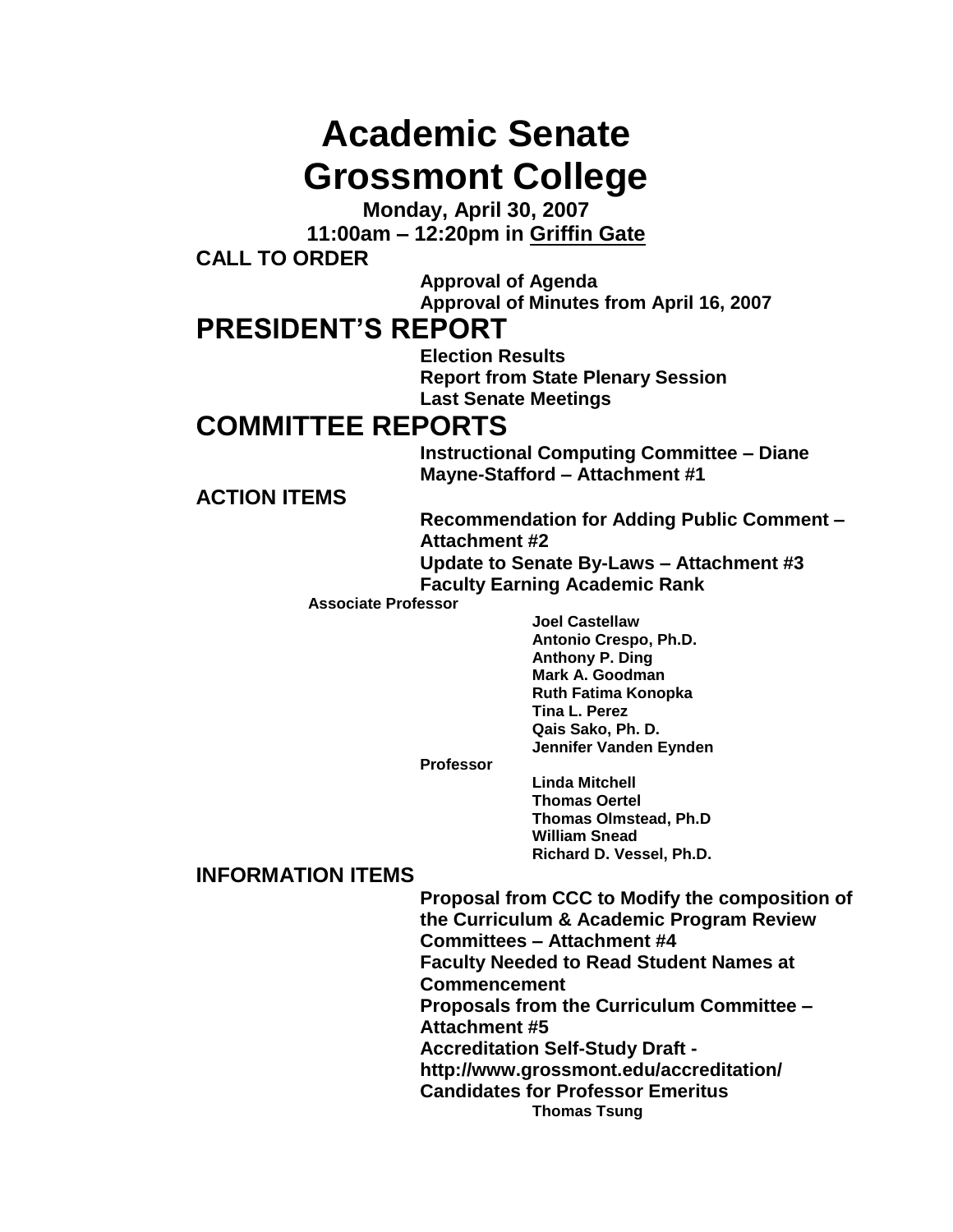**Lorraine Martin Rick Kirby**

# **Academic Senate Grossmont College Minutes of the Meeting – April 16, 2007**

**PRESENT:** Beth Smith (President); Bonnie Schmiege (Vice President); Jennifer Carmean (Senate Officer at Large); Victoria Howitt (Senate Officer at Large); P.J.Ortmeier, Tina Young (Administration of Justice); Jennifer Carmean (ASL); (Art); Gregg Robinson (Behavioral Sciences); Michelle Perchez (Biological Sciences); Judith Zander, Evan Enowitz (Business Administration); Linda Snider, Mark Pressnall (Business Office Technology); Don Ridgway (Cardiovascular Technology); Tom Olmstead, Jeff Lehman (Chemistry); Amy Obegi (Child Development); Joel Castellaw, Sheri Guseman (Communication); Janet Gelb (Computer Science); Mary Rider, Debbie Lim (Counseling); (Culinary Arts); Jane Nolan, Scott Barr (Disabled Student Services); David Mullen (Dance); Chris Hill, Judd Curran (Earth Sciences); Gary Phillips, Tony Ding, Micah Jendian, Adelle Schmitt (English); Pat Bennett, Barbara Loveless (ESL); Sylvia Montejano, Pearl Lopez (EOPS); Jim Symington (Exercise Science and Wellness); Paul Vincent (Foreign Language); Sue Gonda, Devon Atchison (History); Priscilla Rogers (International Business); Pat Morrison (Library); Peg Hovde, Corey Manchester, Shirley Pereira, Jeff Waller (Math); William Snead (Media Communications); (Music); (Nursing); (Occupational Therapy); (PartTime Representatives); Zoe Close, Bill Hoaglin (Philosophy, Humanities & Religious Studies); Ross Cohen (Physics, Astronomy, & Physical Sciences); Robert Gordon, Brian Jennings (Political Economy); (Respiratory Therapy); (Theatre Arts).

**ABSENT:** (President); (Vice President); (Senate Officer at Large); (Senate Officer at Large); Lance Parr, (Administration of Justice); (ASL); Jim Wilsterman, Suda House, Paul Turounet (Art); Israel Cardona, Teresa Jacob (Behavioral Sciences); Virginia Dudley, Michael Golden (Biological Sciences); Nate Scharff (Business Administration); (Business Office Technology); Rick Kirby (Cardiovascular Technology); (Chemistry); Mary Courtney (Child Development); (Communication); Diane Mayne-Stafford (Computer Science); Tom Gamboa, James Foran (Cross Cultural Studies); James Canady (Counseling); Joe Orate, James Foran (Culinary Arts); (Dance); (Disabled Student Services); (Earth Sciences); Joan Ahrens, Julie Cardenas, (English); Nancy Herzfeld-Pipkin (ESL); (EOPS); Laura Burger, Karen Caires, Larry Larsen (Exercise Science and Wellness); (Foreign Language); (History); (International Business); (LRC); Jenny Vanden Eynden (Math); Evan Wirig (Media Communications); Steve Baker, Fred Benedetti, Derek Cannon (Music); Tom Oertel (Nursing); Christine Vicino (Occupational Therapy); David Milroy, Raul Sandelin (Part Time Representatives); (Philosophy, Humanities & Religious Studies); (Physics, Astronomy, & Physical Sciences); (Political Economy); Lorenda Seibold-Phalan (Respiratory Therapy); Craig Everett, Beth Duggan (Theatre Arts).

**GUESTS**: Tina Pitt – Grossmont College, Interim Vice President Academic Affairs

Marsha Raybourn – Grossmont College, Supervisor, Instructional Operations Laura Stein – Intern

June Yang – Grossmont College, Faculty

**RECORDER**: Tasa Campos

#### **I. CALL TO ORDER**

#### **A. Approval of Agenda**

A motion was made to approve the day's agenda.

M/S/U Atchison/Olmstead

# **Approval of Minutes from March 19, 2007**

A motion was made to approve the March 19, 2007 meeting minutes. William Snead noted he was in attendance at the meeting but was showing absent. Beth reminded everyone to please sign in to help keep attendance in order.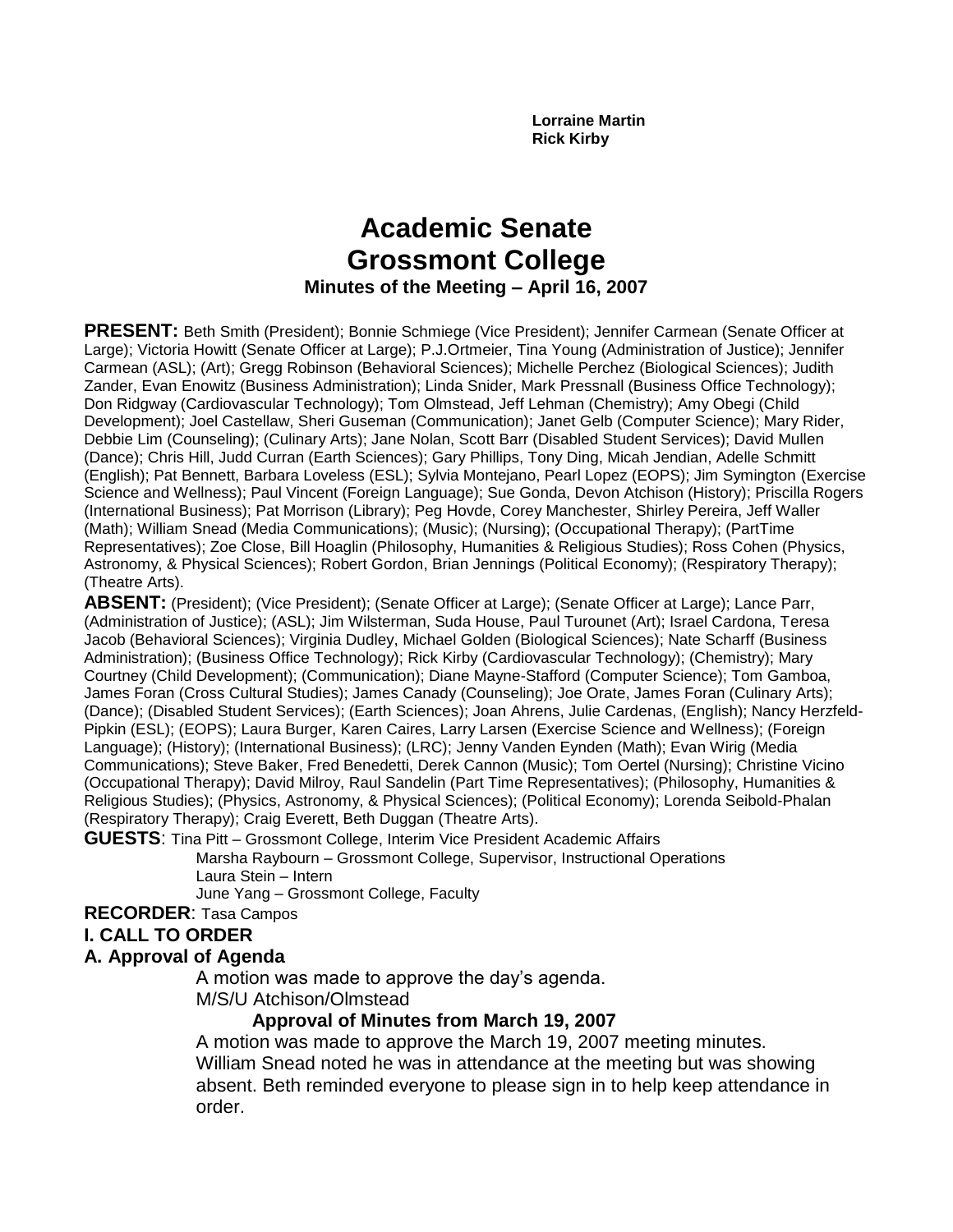#### M/S/U Obegi/Schmiege

#### **II. PRESIDENT'S REPORT**

Tina Pitt, Grossmont College Interim Vice President, Academic Affairs introduced intern, Laura Stein who was shadowing her at this time.

#### **Report from Board Workshop on Collegial Consultation**

Beth reported on the Board Workshop on Collegial Consultation that had been held on Tuesday, March 27<sup>th</sup>. Ten faculty from Grossmont attended the workshop. She stated the meeting was useful but not technical assistance. The workshop reviewed Title 5 regulations, Education Code and the role of collegial consultation. The meeting was informative. The Chancellor suggested a possible development of a District Senate. The group discussed the workshop and the possibility of joint and district senate meetings.

#### **Election**

Beth reminded everyone the ballots for the current Academic Senate election had been distributed. Please remind both full time and part time faculty in your departments to vote. The election will close on Friday, April 20 at 12:00 p.m.

#### **Last Senate Meeting**

Beth reported three more Academic Senate meetings are schedule for the remainder semester, April 30, May 7, and May 21. The May 21 meeting is during finals week and Beth needed input on whether to cancel the meeting or move forward with the schedule. The next two meetings will run back to back. The Senate may need to schedule an additional meeting in order to vote on Accreditation and a quorum will be needed in order to vote. The group discussed other possible meeting dates. No final decision was made.

#### **Senate Appointments to Hiring Committees**

Beth reviewed the process of faculty members being appointed to hiring committees. She reviewed an overhead copy of the Title 5 regulations. All faculty appointed to committees need to be approved by the Academic Senate and not hand picked. Currently, there have been some situations to where this process is not being followed. The group discussed the proper process. Administrators' assistance is needed in order to keep the process running accordingly. A faculty member from the Math, Natural Sciences & Exercise Science division is needed to sit on the Vice President, Academic Affairs Hiring Committee. The first faculty member had to drop out. The committee will start interviewing candidates this Monday. Please contact Beth if interested.

The group discussed problems with other committees on campus, especially the task forces set up to work on the new buildings.

#### **III. COMMITTEE REPORTS**

#### **Curriculum Committee (packet going to the board, changing internal date for curriculum, GE vs. Curriculum Committee tasks) – Attachment #1**

Chris Hill gave a Power Point presentation of the Grossmont College Curriculum Committee. She reported the Curriculum Committee was running on full membership this year and many tasks were completed. Both Chris and Tina Pitt commended Marsha Raybourn and the Instructional Operations staff on all the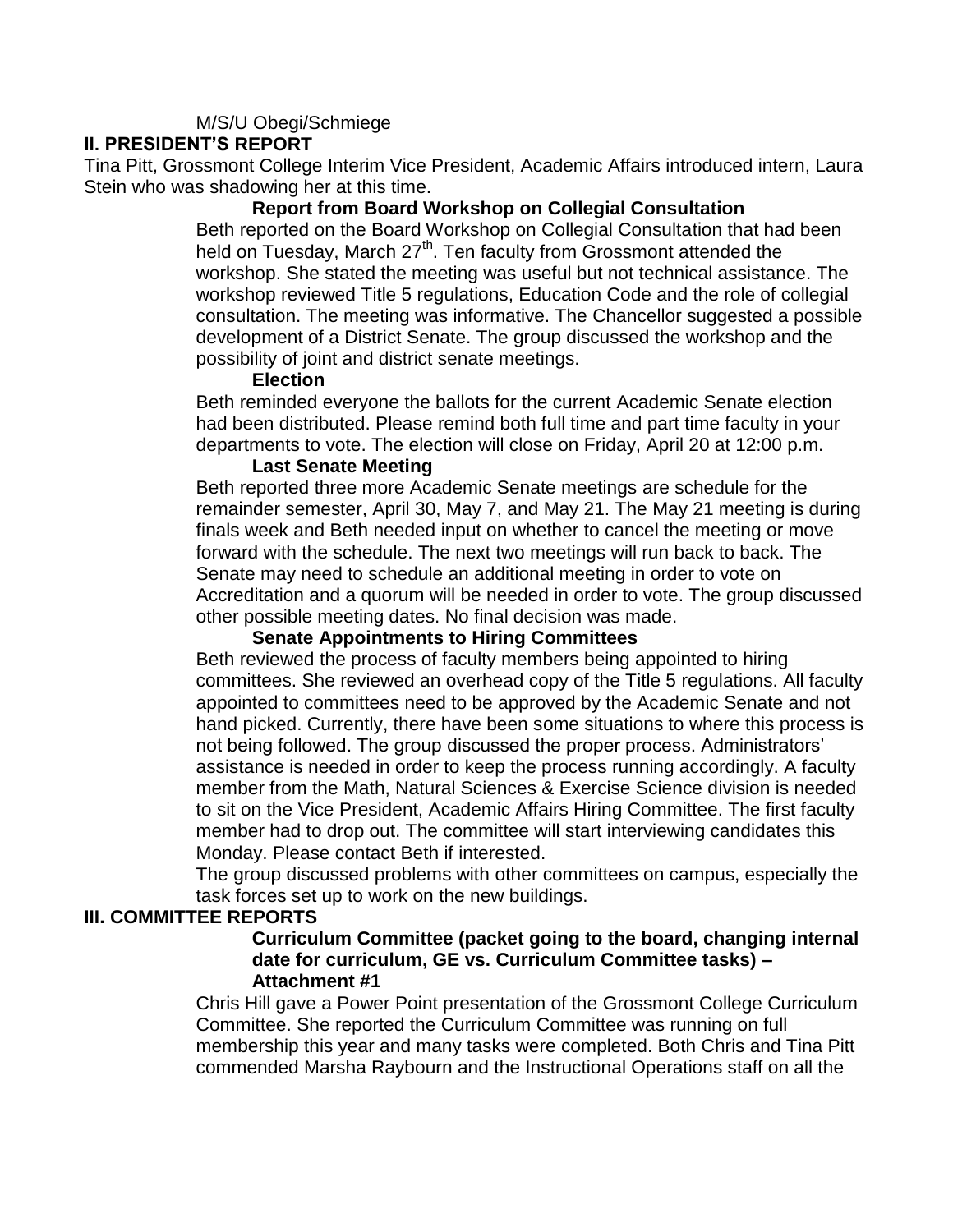hard work and extra time they have been committing to the curriculum issues. The Curriculum Committee has completed the following:

A total of 211 pieces.

78 new courses.

110 course modifications

33 deletions.

1 degree addition.

15 degree modification.

1 certificate of proficiency.

The committee is continuing ongoing discussions regarding the following:

Distance Learning courses with Title 5 regulation.

299 courses and transferability.

Transfer degrees and Title 5 compliance.

Chris also discussed the reorganizing of the Curriculum Committee structure and possible changes.

The group then moved to reviewed agenda Attachment #1 containing information on the proposal proposing a return to an internal Grossmont College deadline for faculty to submit curriculum proposals closer to the end of the spring semester instead of the current September date. Chris and the group discussed reasons behind the suggested change.

Chris then reported on the GE Committee issue and whether or not the committee is still needed. The Curriculum Committee has been handling most GE issues. The group discussed reasons as to why the GE Committee stopped functioning and other options and processes. It was suggested a GE Task Force be developed and implement next year to take a look at the issue.

#### **IV. ACTION ITEMS**

None.

#### **V. INFORMATION ITEMS**

#### **Update to Senate By-Laws – Attachment #2**

Beth reviewed agenda Attachment #2. The attachment contained the Senate By-Laws and the suggested changes that had been reviewed at the last senate meeting. The Senate Officers had not received any concerns or suggestions regarding the changes since the last meeting. Beth and the group read through each of the proposed changes individually. The group discussed Section 2. Election of Officers, #5, in some depth. Concern was expressed regarding the duties of the Nomination/Elections Committee listed in the wording. The group agreed to wait on the changing of the wording until the New Election Rules were reviewed. A cleaned up version of the by-laws will be distributed with the agenda for the next meeting.

**Recommendation for Adding Public Comment – Attachment #3** Beth shared the Senate Officers had received no feedback on the public comment recommendations discussed at the last Senate meeting. The group discussed the benefits of having public comments at the beginning of the meeting compared to the end of the meeting. The length of time per speaker was discussed. The consensus was that a section of time be set aside for public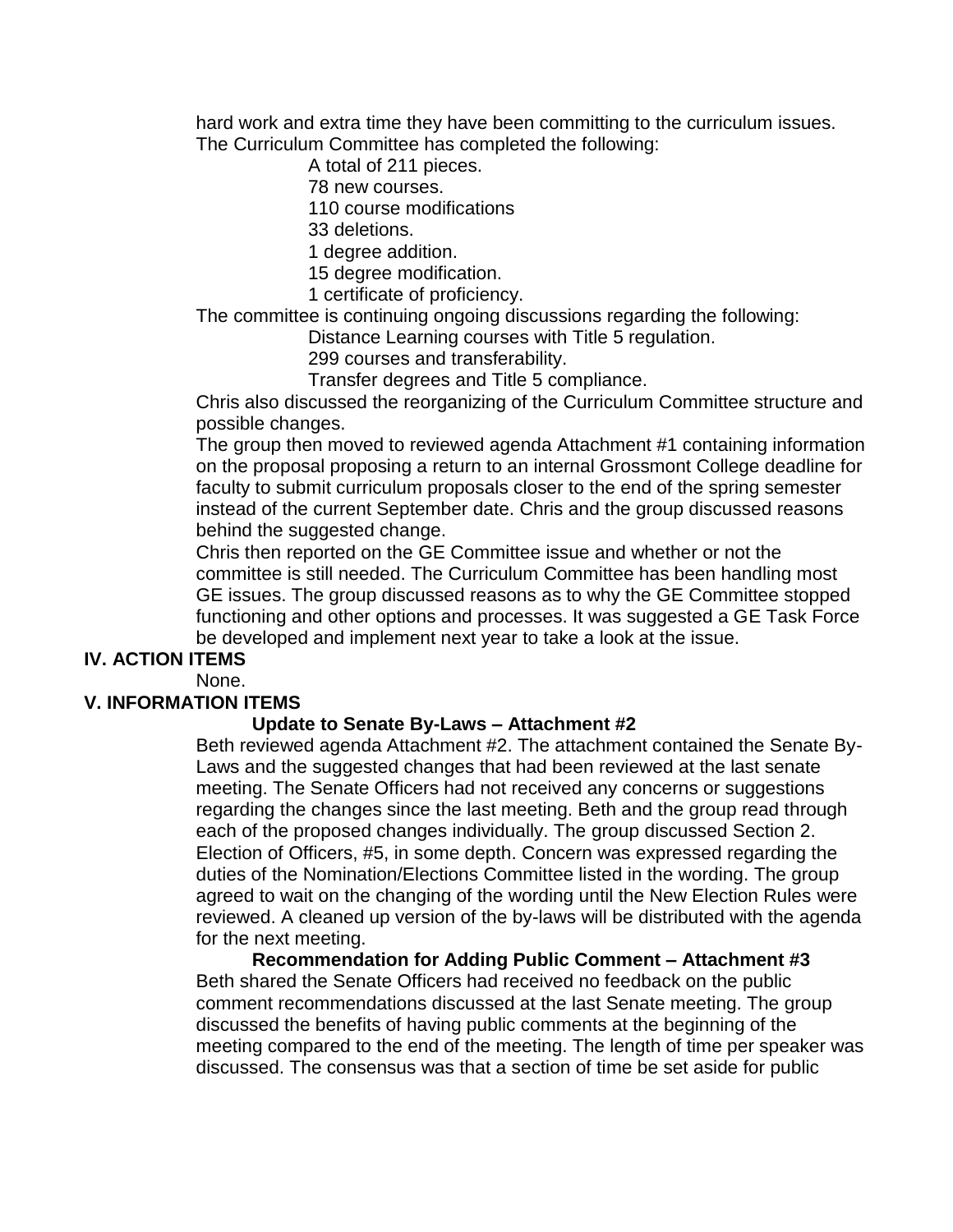comment at the beginning of the meetings. A cleaned version of the recommendation will return at the next Senate meeting as an Action Item.

**Senate Election Rules for Future Elections – Attachment #4** Beth briefly reviewed the Attachment #4 on Senate Election Rules for Future Elections. Please review the rules with your departments. The item will return at the next Senate meeting.

#### **Faculty Earning Academic Rank**

The following list of faculty earning Academic Rank was reviewed: Associate Professor

> Joel Castellaw Antonio Crespo, Ph.D. Anthony P. Ding Mark A. Goodman Ruth Fatima Konopka Tina L. Perez Qais Sako, Ph.D. Jennifer Vanden Eynden

Professor

Linda Mitchell Thomas Oertel Thomas Olmstead, Ph.D. William Snead Richard D. Vessel, Ph. D.

This information will return as an Action Item at the next meeting.

**District Institutional Planning & Research Committee – Attachment #5**

The group briefly reviewed Attachment #5 reflecting information on the Institutional Planning and Research Committee. The information included the charge, chair, composition, and meeting schedule of the committee. Beth stated this is one of the first benefits from the Board Workshop on Collegial Consultation.

#### **VI. OTHER**

Meeting adjourned at 12:25p.m. **\*The next meeting will be on April 30th in the Griffin Gate.** BS:tmc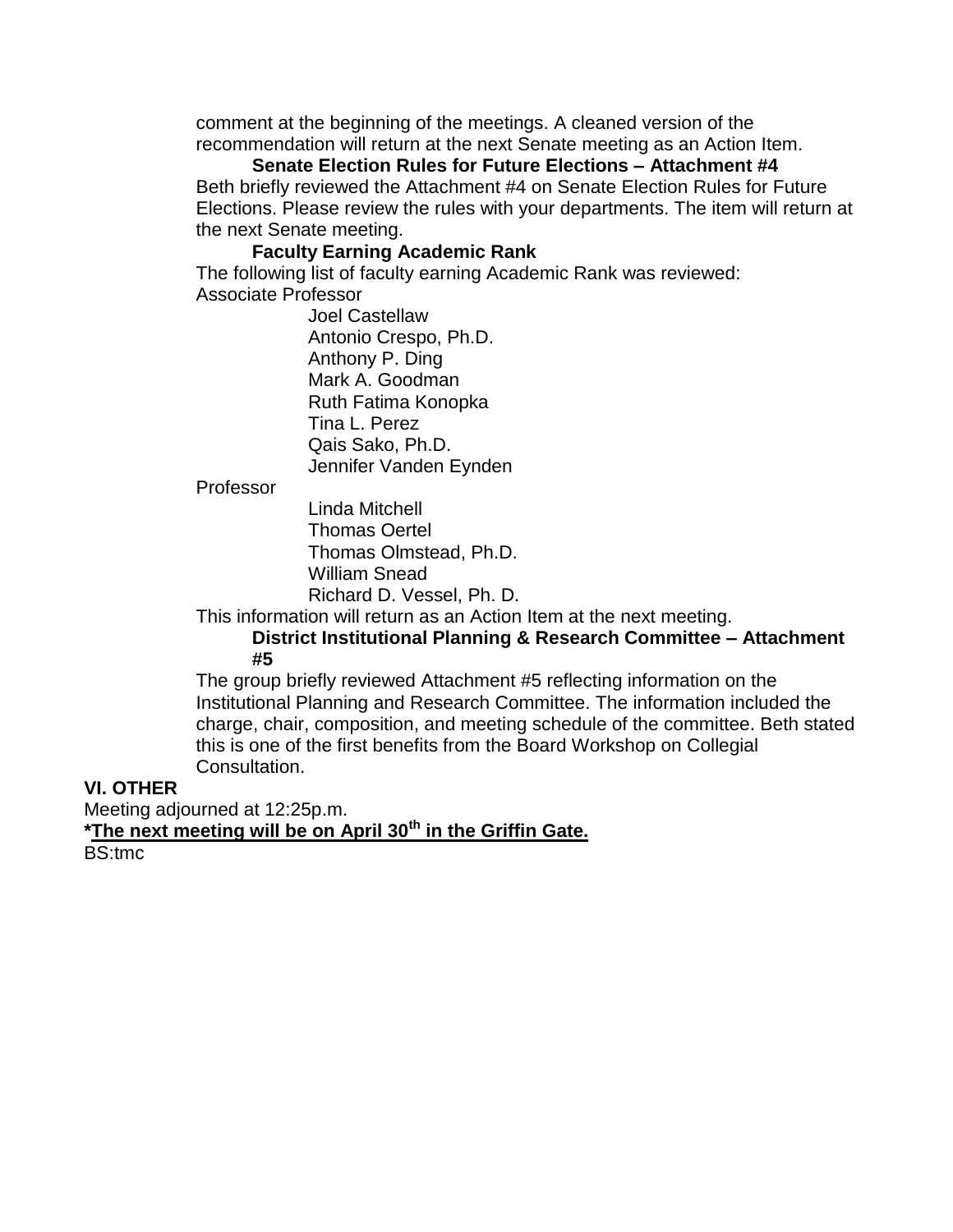#### **Committee Report – Attachment #1 April 30, 2007**

| Charge                  | This committee maintains currency in computer technology and academic applications of<br>computer technology for both students and faculty at Grossmont College. Technology planning<br>occurs at a regular monthly meeting of ICC. There is a sub-committee for Distance Learning that<br>also meets monthly, either separately or with the main ICC committee.                                                                                                                                                                                                                                                                                                                                                                                      |
|-------------------------|-------------------------------------------------------------------------------------------------------------------------------------------------------------------------------------------------------------------------------------------------------------------------------------------------------------------------------------------------------------------------------------------------------------------------------------------------------------------------------------------------------------------------------------------------------------------------------------------------------------------------------------------------------------------------------------------------------------------------------------------------------|
| <b>Meeting Schedule</b> | Second Monday or Tuesday, $2:00 - 3:00$ p.m. (this may be adjusted semester by semester to fit<br>faculty schedules)                                                                                                                                                                                                                                                                                                                                                                                                                                                                                                                                                                                                                                  |
| Chair                   | Faculty Representative                                                                                                                                                                                                                                                                                                                                                                                                                                                                                                                                                                                                                                                                                                                                |
| <b>Composition</b>      | • Voting representatives. One voting representative from each academic<br>department and/or program:<br>o AOJ<br>O Behavioral Sciences<br>○ Biological Sciences<br>○ Business Administration<br>○ Business Office Technology<br>O Chemistry, Science<br>O Child Development<br>o CSIS<br>O English<br>o ESL<br>O Exercise Science/Health Ed<br>○ Foreign Languages<br>o History<br>○ Math<br>○ Media Communications<br>o Music<br>○ Nursing<br>O Occupational Therapy Assistant<br>O Photography<br>O Political Economy, Economics, Political Science<br>$\circ$ Respiratory Therapy<br>• One voting member from Student Services:<br>⊙ A&R<br>O Counseling<br>. Non-voting Representatives:<br>○ Classified Senate President<br>○ Instructional Dean |
|                         | O Vice President, Academic Affairs                                                                                                                                                                                                                                                                                                                                                                                                                                                                                                                                                                                                                                                                                                                    |
|                         | O Instructional Media Services (2)<br>O Instructional and Technology Resources (3)                                                                                                                                                                                                                                                                                                                                                                                                                                                                                                                                                                                                                                                                    |
|                         | O Information Systems (4)                                                                                                                                                                                                                                                                                                                                                                                                                                                                                                                                                                                                                                                                                                                             |
|                         | • Meetings are open for all interested persons to participate                                                                                                                                                                                                                                                                                                                                                                                                                                                                                                                                                                                                                                                                                         |
| Adopted                 | February 8, 2002                                                                                                                                                                                                                                                                                                                                                                                                                                                                                                                                                                                                                                                                                                                                      |
| <b>Revised</b>          | May 27, 2005; May 18, 2006                                                                                                                                                                                                                                                                                                                                                                                                                                                                                                                                                                                                                                                                                                                            |
| <b>Notes</b>            | The faculty chair representative is selected from the faculty representatives listed. Each<br>subcommittee or task force is also chaired by a faculty member.                                                                                                                                                                                                                                                                                                                                                                                                                                                                                                                                                                                         |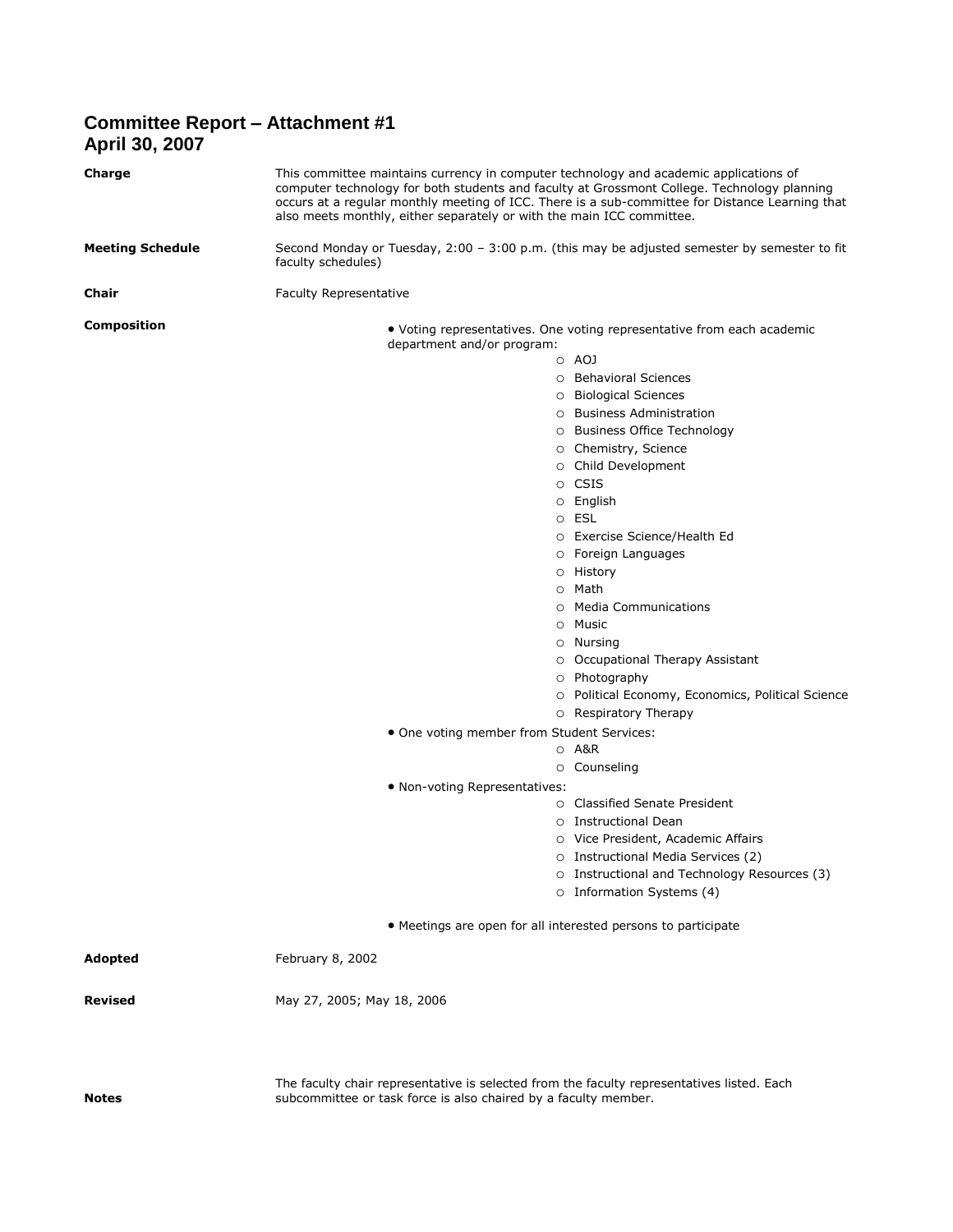**Support Staff Administrative Secretary, Learning and Technology Resources** 

**Members** Members **Members Voting Representatives.** One voting member\* from each academic department and/or program:

o **Administration of Justice** PJ Ortmeier \* Rick Michelson o **Assistive Technology Center** Carl Fielden o **Behavioral Sciences** Ben Newkirk \* o **Biological Sciences** Michael Golden Craig Milgrim \* Jim Sumich o **Business Administration** Judith Zander \* o **Business Office Technology** Linda Snider \* Irina Weisblat o **Chemistry, Science** Jeff Lehman \* Cary Willard o **Child Development** TBD \* o **CSIS** Janet Gelb Diane Mayne-Stafford (Chair) \* o **English** Janice Bellinghiere \* Cathy Harvey Gary Phillips Sandia Tuttle o **ESL** Chuck Passentino \* Nancy Pipkin o **Exercise Science/Health Ed** Bushra Jonna \* o **Foreign Languages** Johannes Bruestle \* Muriel Vitaglione Omaida Westlake o **History** Carlos Contreras \* o **Math** Peg Hovde \* o **Media Communications** William Snead Evan Wirig \* o **Music** Steve Baker \* o **Nursing** Patricia Bradley \* o o **Occupational Therapy Assistant** TBD \* o **Photography** David Wing \* o **Political Economy, Economics, Political Science** Joe Braunwarth Mary McKenzie \*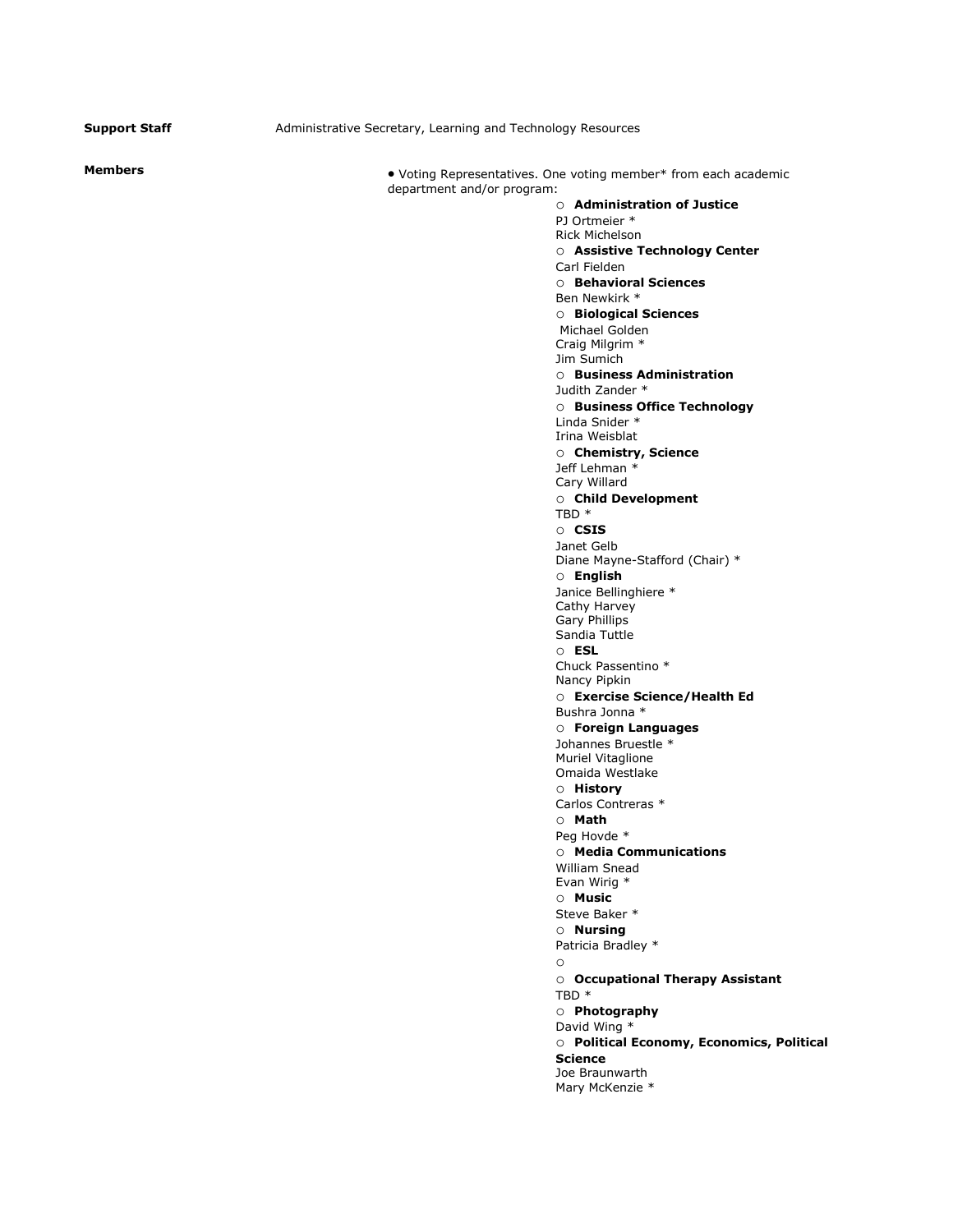o **Respiratory Therapy**

TBD \*

One voting member from Student Services:

o **A&R**

Laith Shammas Brad Tiffany

o **Counseling**

Jim Fenningham

Mary Rider<sup>\*</sup>

Non-voting Representatives:

o **Classified Senate President** Pat Murray o **Instructional Dean** TBD o **Vice President, Academic Affairs** Don Low o **LRC/Instructional Media Services** Rhonda Bauerlein Andrea Garzanelli Val Eskridge o **Instructional and Technology Resources** Kats Gustafson Hsiu Chih Jennings Andy Timm o **Information Systems** Henry Eimstad Brian Nath Dennis Simms Jerry Williamson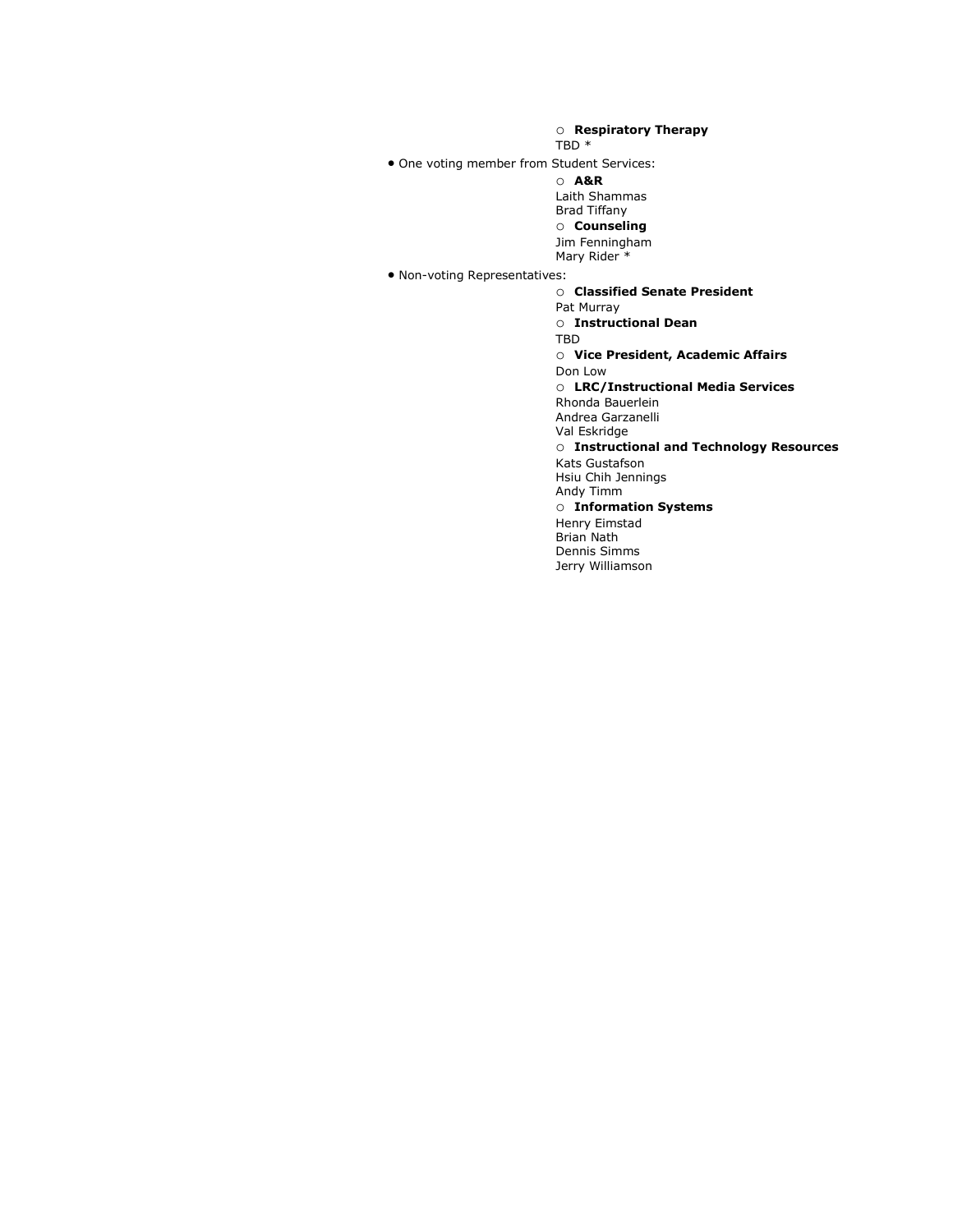**Action Item – Attachment #2 April 30, 2007**

# **Senate Agenda and Public Comment**

**Purpose:** The public must be given an opportunity to comment on items on the Agenda, as well as, any other items he/she deems important for the body.

### **Placing it at the beginning of the agenda:**

After "Call to Order," before "Approval of Agenda" would allow the agenda to be amended should someone's comment be crucial to the Senate to discuss. A motion could be made to add the item to the agenda.

Persons wanting to speak during public comment would know what time he/she should be present at the meeting.

This would allow the Senate to take into consideration the person's comments when discussion for the item is reached on the agenda.

### **Format**:

1) Consider 4 minutes per speaker as our Board allows 4 minutes per person.

2) Total time of 15 minutes equals 3-4 persons speaking during this time (provided they use all of their time). 3) If more time is needed, a motion can always be made to extend public comment.

4) A statement added to the agenda about contacting the Senate Secretary if one wishes to participate in public comment.

5) A statement added to the agenda to let the public know that, "The Senate welcomes all comments during the agendized item."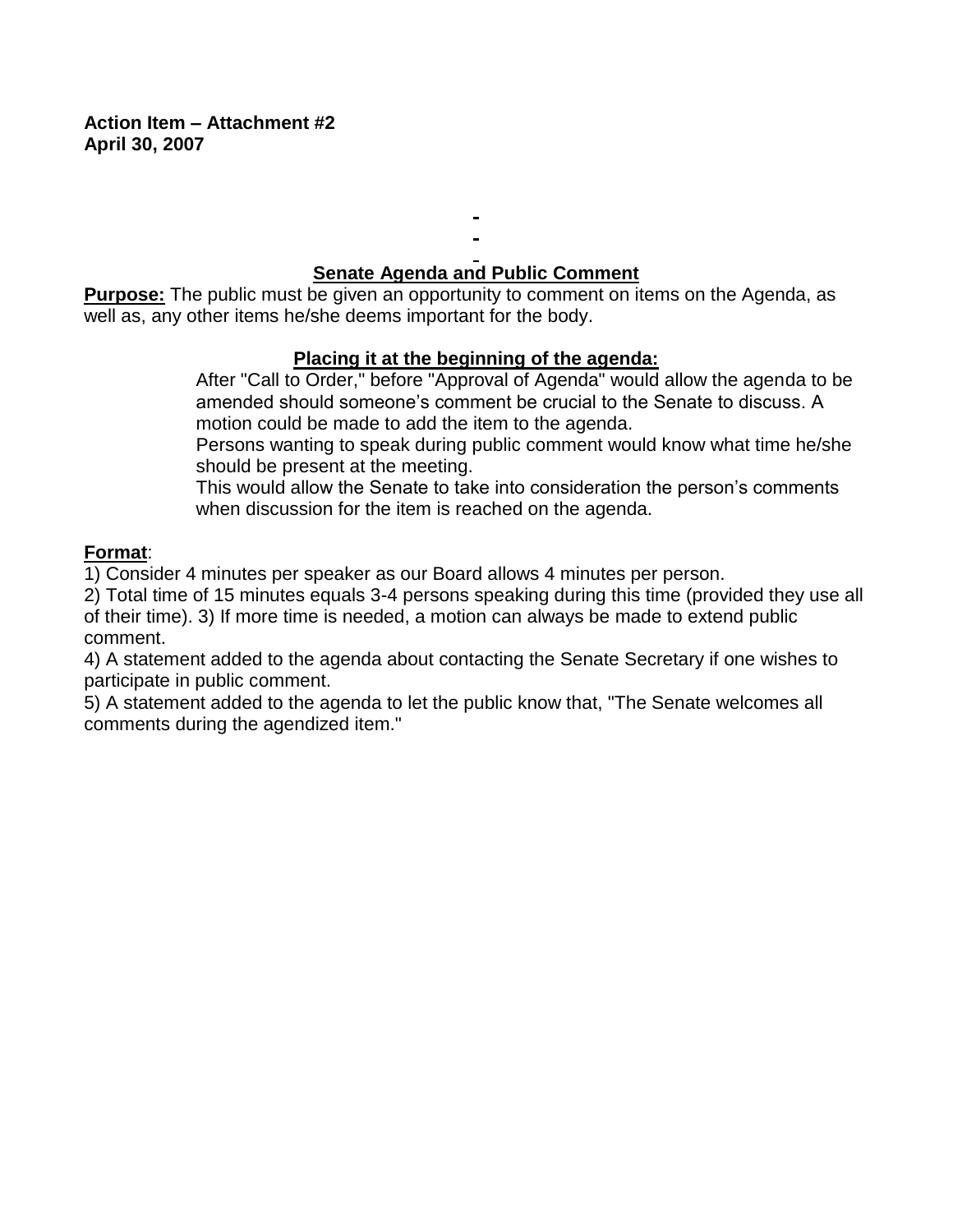# **Information Item – Attachment #3 April 30, 2007**

#### **Academic Senate By-Laws**

1. The President. It shall be the duty of the President:

1. to preside at all meetings of the Senate.

2. to insure that regular meetings of the Senate are held, and that the membership and faculty are adequately informed as to the time and place of each meeting.

3. to call special meetings when necessary or when required by other provisions of this Constitution, and to insure that the membership and faculty are adequately informed as to the time and place of each meeting.

4. to appoint special committees when necessary or when so directed by the membership.

5. to serve or to appoint a designee to serve as an ex-officio member of all committees for which Senate representation is required.

6. to be responsible for all correspondence to and from the Senate. 7. to serve as the official representative of the Senate when so authorized.

8. to arrange for representation of the Senate at scheduled meetings of such professional organizations as directed by the membership.

9. to prepare and distribute at the appropriate time, meeting agenda and proposed amendments.

10. to supervise clerical staff assigned to the Senate, who will assist the President as follows:

1. keeping complete records of the proceedings of the Senate meetings,

2. distributing minutes of these to each faculty member who requests them,

3. bringing to each meeting a complete record of the proceedings of the current year, a copy of the Constitution, and the latest copy of Robert's Rules of Order.

11. to appoint a Parliamentarian,

12. to perform such additional duties not in conflict with any provisions of this Constitution as the membership shall direct, 13. to maintain and operate an Academic Senate office, including all records, files, data bases, and appropriate physical assets.

2. The Vice-President. It shall be the duty of the Vice-President:

1. to assist the President and assume the duties in the absence of the President,

2. to perform such additional duties not in conflict with any provisions of this Constitution as the membership shall direct.

3. to facilitate the selection of the Distinguished Faculty.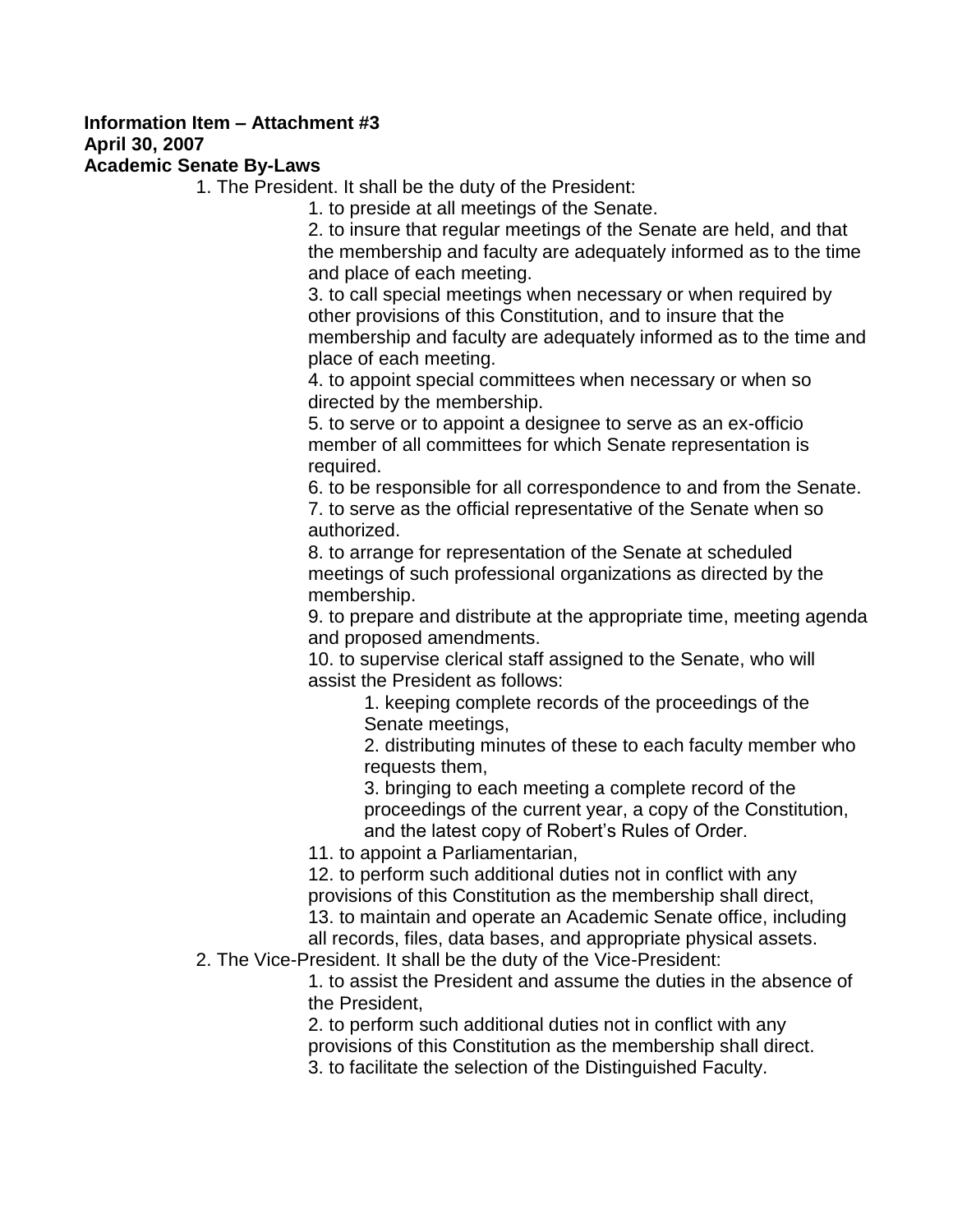3. The Senate Officers Committee, consisting of the six officers shall be responsible for:

> 1. attending budget, planning and other committees as agreed upon in discussion with the Academic Senate President,

2. recommending appointments to any committee formed by the Senate and to assist in staffing institutional committees as directed by the Senate,

3. serving as liaison between the Senate committees and the Senate,

4. assisting the faculty chairs of committees/task forces with communication to the faculty concerning work of the committees/task forces.

5. preparing and distributing the agenda;

6. acting on behalf of the Senate in emergencies when the Senate cannot be convened;

7. monitoring the budget of the Senate

8. maintaining an accurate list of Senate members.

### **Section 2. Election of Officers**

1. Officers shall be elected by secret ballot vote of the faculty, as defined in Article III. The president shall be elected at the end of the fall semester and the remaining officers shall be elected in the spring semester.

2. Officers will be elected by a simple majority of the votes cast. If for any office no one receives a majority, a run-off election between the two candidates receiving the most votes will be held the following week.

3. Nominations for Senate officers shall be made from a list prepared by the Nominations and Elections Committee. Any member of the faculty is eligible for nomination before the election.

4. At the Senate meeting when the Nominations/Elections Committee presents its list of recommended candidates, nominations for officers may be received from the members of the Senate and the faculty at large. This meeting of the Senate is to be held at a reasonable time before the election.

5. The Nominations/Elections Committee shall make all other necessary procedures for carrying out the election of officers.

#### **Section 3. Designation of Senators other than officers**

1. Senate representatives shall consist of:

1. The chair or coordinator of each department.

2. In addition to the chair/coordinator, each department with more than four but less than ten Full Time Equivalent Faculty (FTEF) may be represented by one senator selected by the department faculty.

3. For each additional ten FTEF, or fraction thereof, a department may select one additional senator.

2. It shall be the responsibility of the faculty within each department to ensure the timely designation of their representative and to determine the method of selection.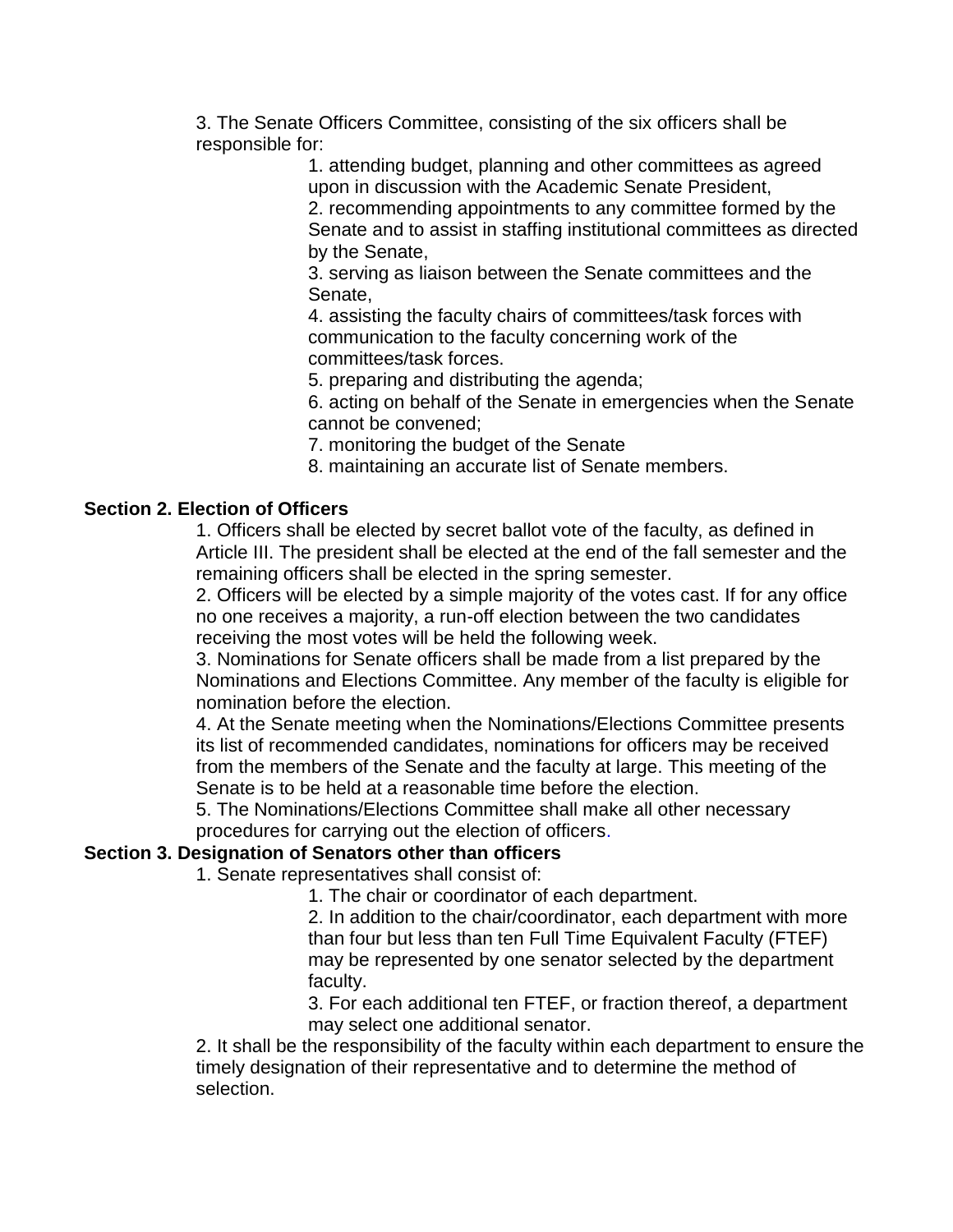3. Selection of part-time representatives shall follow the same procedures as those specified for election of officers in Section 2 of the Bylaws, except that they shall be elected by a vote of the part-time faculty only.

#### **Section 4. Vacancies**

1. President. In case of the continued disability or resignation of the President, the Vice-President shall fill the unexpired term of the President until a special election can be held.

2. Other Officers. In case of the resignation or disability of any elected officer other than the President, the Senate shall designate one of its members to fill the remainder of the unexpired term by a simple majority vote.

3. Department representatives. In case of the resignation or disability or continual non-attendance of any Senate member other than an officer, the department, which the Senator represents will conduct a special election to fill the vacancy, in accordance with the provisions of By-Laws Section 3, part 2.

#### **Section 5. Quorum**

A simple majority of Senators including Senator designees recognized by the Chair at the openings of meetings shall constitute a quorum. Senator positions not filled by departments will not be included in quorum determination.

# **Section 6. Assessments**

1. Dues. There shall be no Academic Senate dues.

2. Special Assessments. The Senate may solicit contributions from the faculty when it deems such action advisable.

#### **Section 7. Parliamentary Procedure**

All meetings of the senate shall be conducted according to parliamentary law as set forth in the latest edition of Robert's Rules of Order.

#### **Section 8. Recall and Referendum**

1. If a referendum petition protesting an action by the Academic Senate, signed by ten percent of the faculty, is presented to the Senate President, the President shall suspend such action until a referendum election is held. Prior to such election, the faculty shall be notified in writing of a special meeting to discuss alternate views on the issue. The election, by secret ballot, administered by the Nominations/Elections Committee, shall then be held, in no case more than thirty days following submission of the petition. A simple majority shall determine the outcome.

2. If a recall petition asking for the recall of any officer, signed by ten percent of the general faculty, is presented to the Nominations/Elections Committee, this committee shall notify, in writing, all faculty of a special meeting to present alternate views on the matter. The election, by secret ballot, administered by the Nominations/Elections Committee, shall then be held, in no case more than thirty days following submission of the petition. A simple majority shall determine the outcome. Any position vacated by recall shall be filled by a special election, by secret ballot, with nominations and election supervised by the

Nominations/Elections Committee. This election shall be held within two weeks of the successful recall.

#### **Section 9. Committees**

The Senate shall have the following standing committees: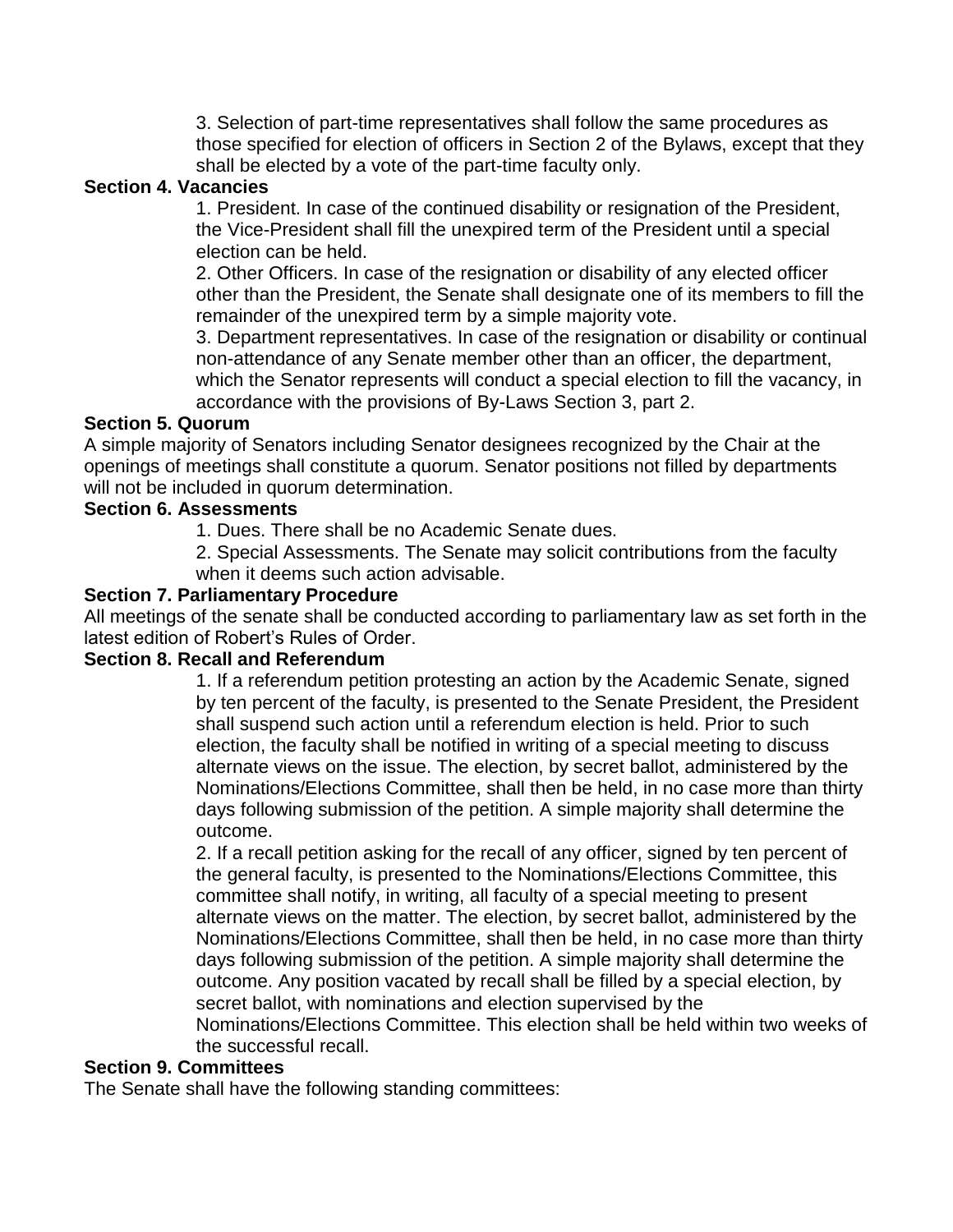- 1. Curriculum Committee
- 2. Academic Program Review Committee
- 3. Faculty Professional Development Committee
- 4. Instructional Computing Committee
- 5. Academic Rank Committee
- 6. Part Time Faculty Issues Committee

7. The Nominations and Elections Committee, consisting of at least three Senators, shall direct the nomination and election of Senate officers, and supervise special elections as needed. Further, this committee shall accept recall petitions and process them in accordance with the provisions of this Constitution (By-Laws, Section 8, Part 2).

8. The Professional Relations Committee

# **Section 10. BY-LAWS**

By-Laws to this Constitution may be adopted or amended by a simple majority of the senators present and voting (quorum is defined in Section 5), provided that the proposal has been introduced at a previous meeting, and provided that the general faculty has been notified in writing of the text of the amendment at least a week prior to the Senate meeting at which the vote on the amendment will be taken.

Adopted 5/80. Revised, 10/89, 9/96, 9/01, 12/06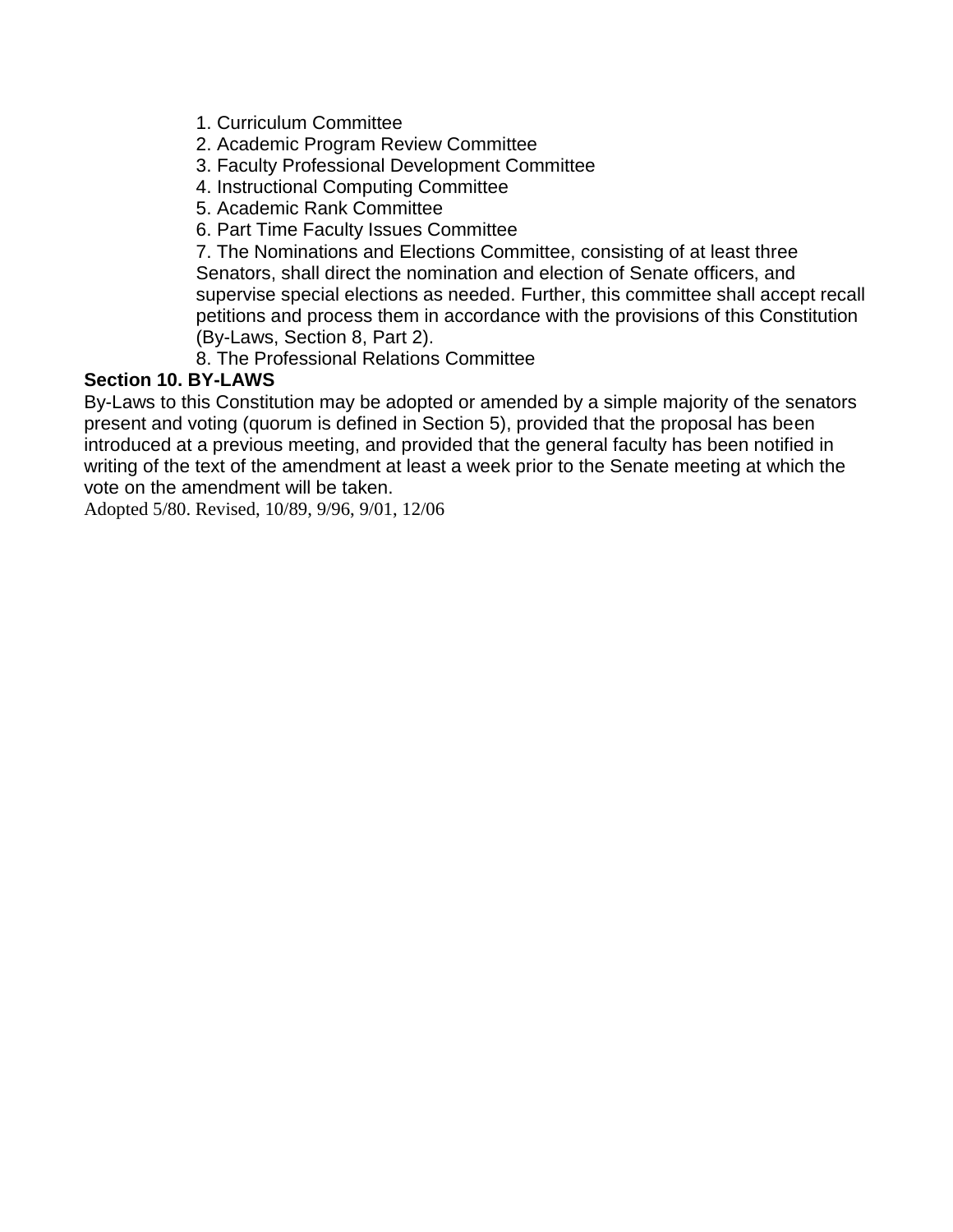**Information Item – Attachment #4 April 30, 2007**

# **CCC Proposal to Academic Senate for Consideration**

Restrict membership on Program Review (PR) and Curriculum Committees to faculty who have experience, as editors and curriculum developers, with the committees' processes.